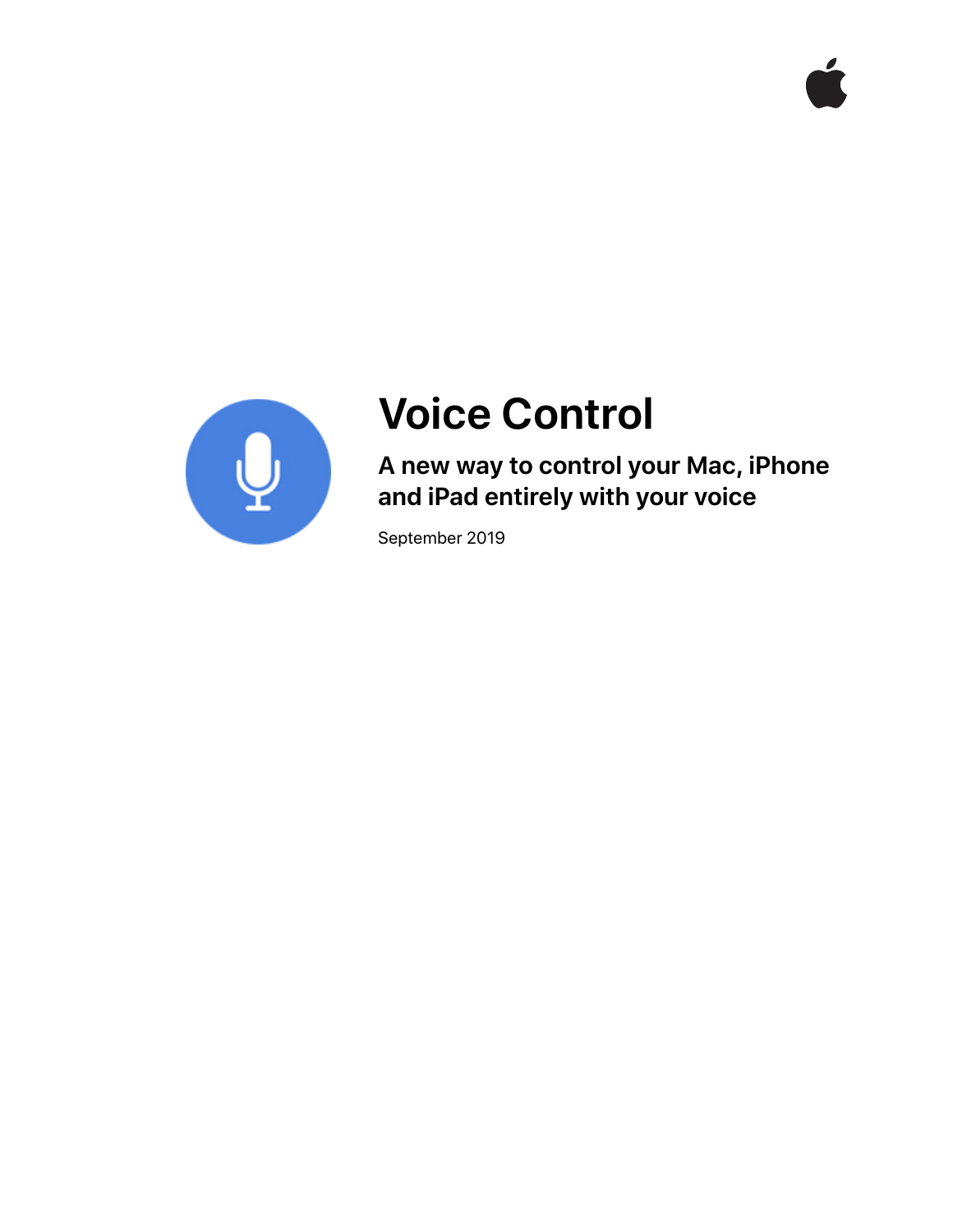## **Contents**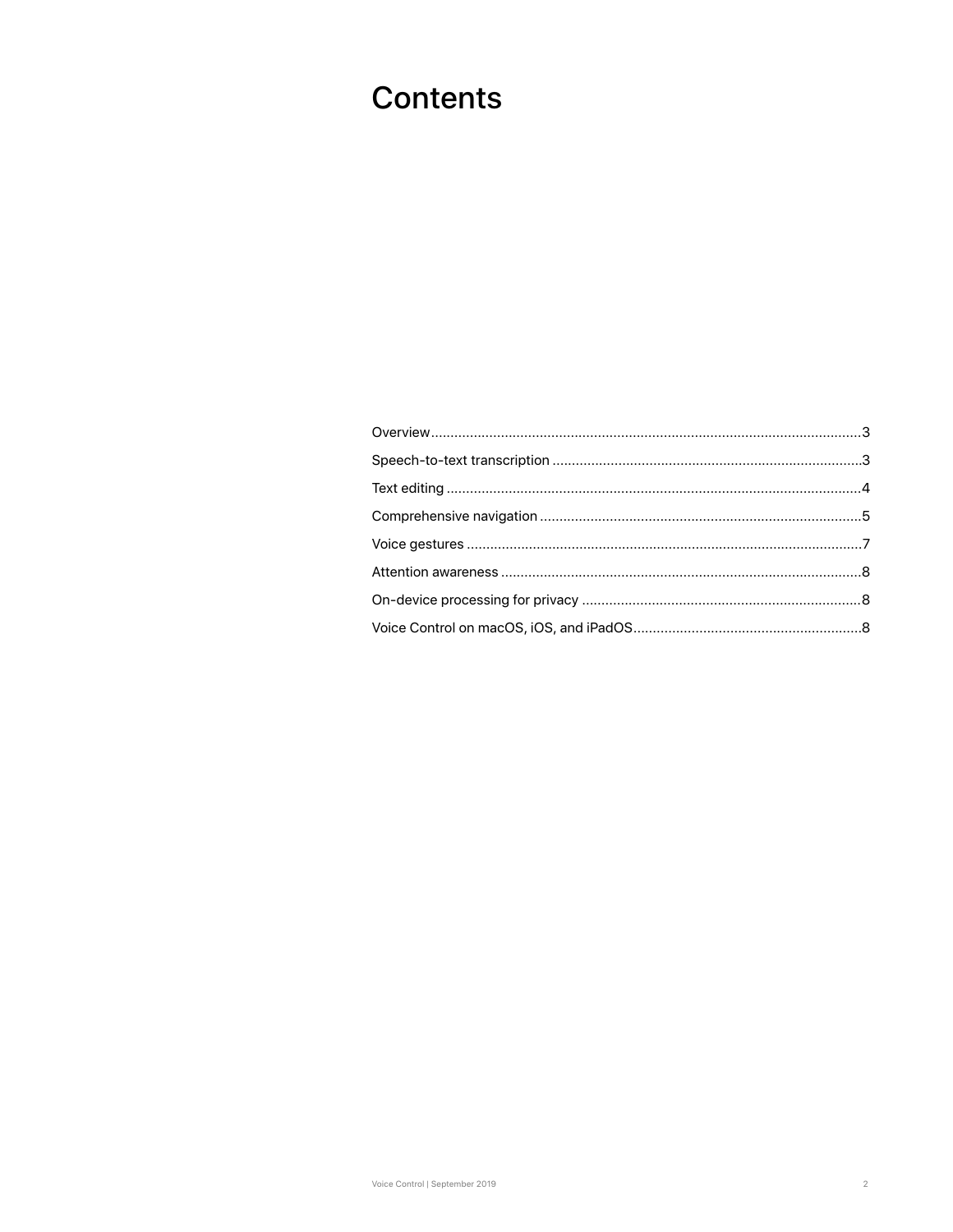### **Overview**

#### <span id="page-2-0"></span>**Key Features**

#### **Speech-to-text transcription**

The Voice Control speech recognition engine accurately understands and transcribes natural speech, and users can add custom words and commands.

### **Text editing**

With just their voices, users can select text with precision, make fine-grain corrections, and see alternative word and emoji suggestions.

#### **Comprehensive navigation**

Users can now access all parts of the screen by saying item names and numbers, using the grid overlay, and recording multistep commands.

#### **Voice gestures**

Hand gestures like tap, double tap, and scroll are now voice activated, and users can create customized voice gestures.

#### **Attention awareness**

On iPad and iPhone, users can wake up Voice Control and put it to sleep by just looking at and away from their devices.

#### **On-device processing for privacy**

Voice Control audio processing happens on-device, so it works online or offline and keeps personal information private.

Voice Control is a new feature built into macOS Catalina, iOS 13, and iPadOS that empowers those who can't use traditional input devices to control their Mac, iPhone, and iPad entirely with their voices. For users with motor limitations, having full voice control of their devices is truly transformative.

Voice Control offers an enhanced command and dictation experience. Users can traverse and control the entire screen with just their voices, giving them full access to every major function of the operating system. Additionally, users can gesture with their voices to click, swipe, and tap anywhere—so they can do everything someone could do with a mouse or with touch. Voice Control availability on macOS, iOS, and iPadOS ensures a consistent experience for users on all of their Apple devices.

### Speech-to-text transcription

At the core of Voice Control is its ability to understand voices. By integrating the latest advances in machine learning for speech-to-text transcription, Voice Control is Apple's best built-in dictation technology yet. For users who can't type with their hands, accurate dictation is essential for fast and efficient communication. The speech recognition engine in Voice Control accurately understands natural speech so that users don't have to focus on saying a phrase perfectly.

By incorporating machine learning techniques focused on endpoint detection or understanding when a user starts and finishes speaking—Voice Control differentiates between dictation and commands so that users can easily move between these two modes. For example, in Messages, if you say, "Happy birthday. Tap send.", only "Happy birthday" is sent, just as you intended. If you say, "Happy birthday. Delete that.", "Happy birthday" is transcribed and then deleted.

Voice Control settings include customization options in the Commands and Vocabulary tabs that make dictation even more powerful. Users can create custom words to communicate specialized terms for school or work. This is helpful when engaging in activities like writing a biology report, filling out a tax form, or explaining a technical concept. Users can also create custom commands to save time, such as "insert home address," to expedite the input of their addresses or "insert mobile" to add their phone numbers.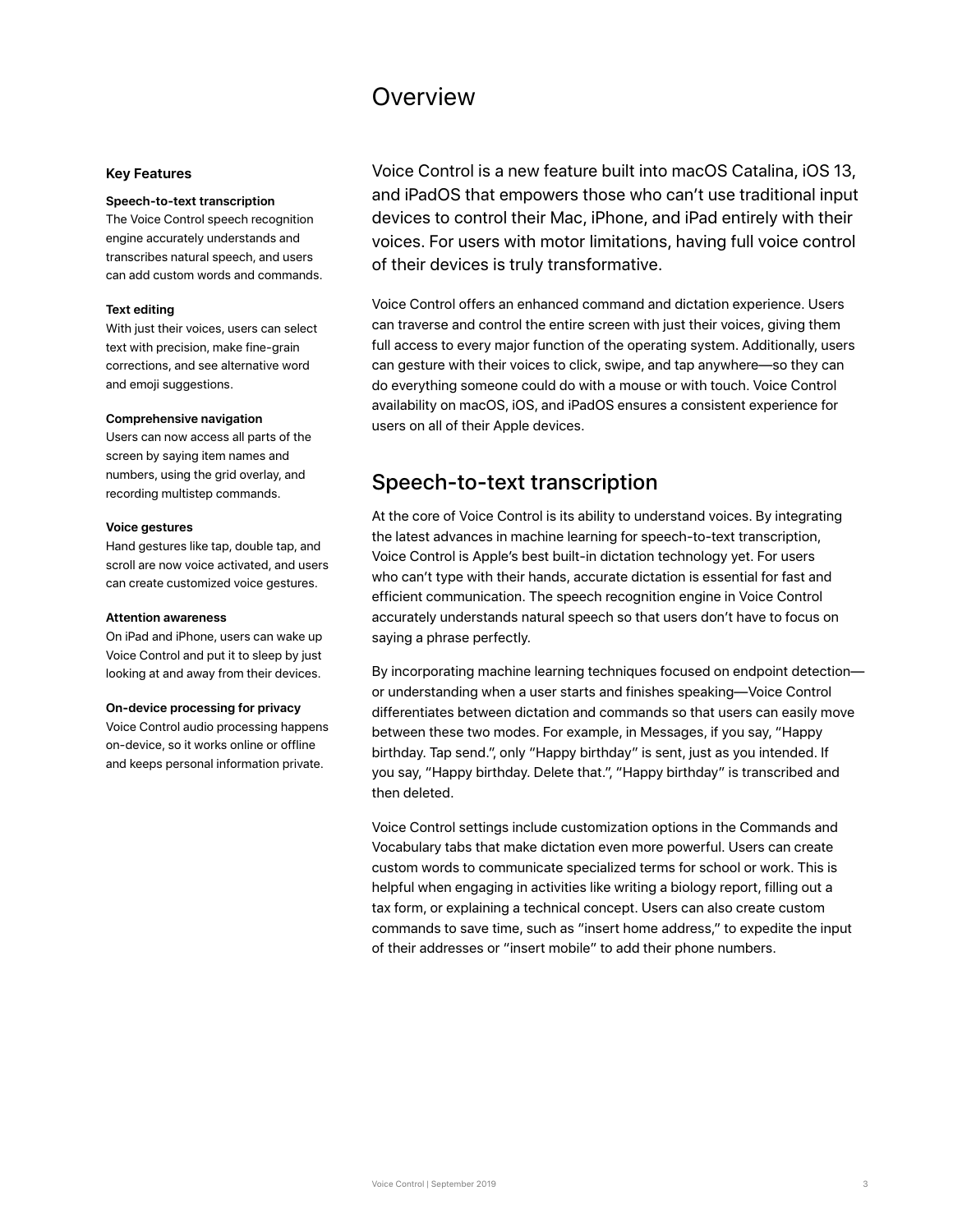<span id="page-3-0"></span>Voice Control in U.S. English is available on iOS 13, iPadOS, and macOS Catalina and leverages the Siri speech recognition engine for accurate speech-to-text transcription. On macOS Catalina, Voice Control is also available in all 40 languages where Enhanced Dictation was previously available.

### Text editing

Voice Control builds on advanced dictation accuracy with a range of text editing commands that enable users to quickly make corrections and move on to expressing their next ideas. The main editing capabilities allow you to:

- Replace one phrase with another. For example, saying "Replace 'I'm almost there' with 'I just arrived'" will replace "I'm almost there" with "I just arrived."
- Position the cursor to make edits. For example, you can say, "Move up two lines. Move forward two words. Capitalize that." and Voice Control will capitalize the specific word you indicated in the paragraph. This eliminates the need to delete entire sentences and start again.
- Select text with precision. You can select the exact text you want, from single characters to an entire document. For instance, saying "Select previous word" will select the word right before the cursor, and "Extend selection backward by one sentence" will widen the selection to include the entire sentence.
- View word and emoji suggestions. For example, if you recently dictated the word "love" but meant to input a different word or even an emoji, you can say "Correct love," and a list of alternative words and emoji will appear. You can also insert emoji by name—for example, "Insert thumbs-up emoji" will insert  $\mathbf{E}$ .



**Voice command in Messages on iOS 13: "Correct love."**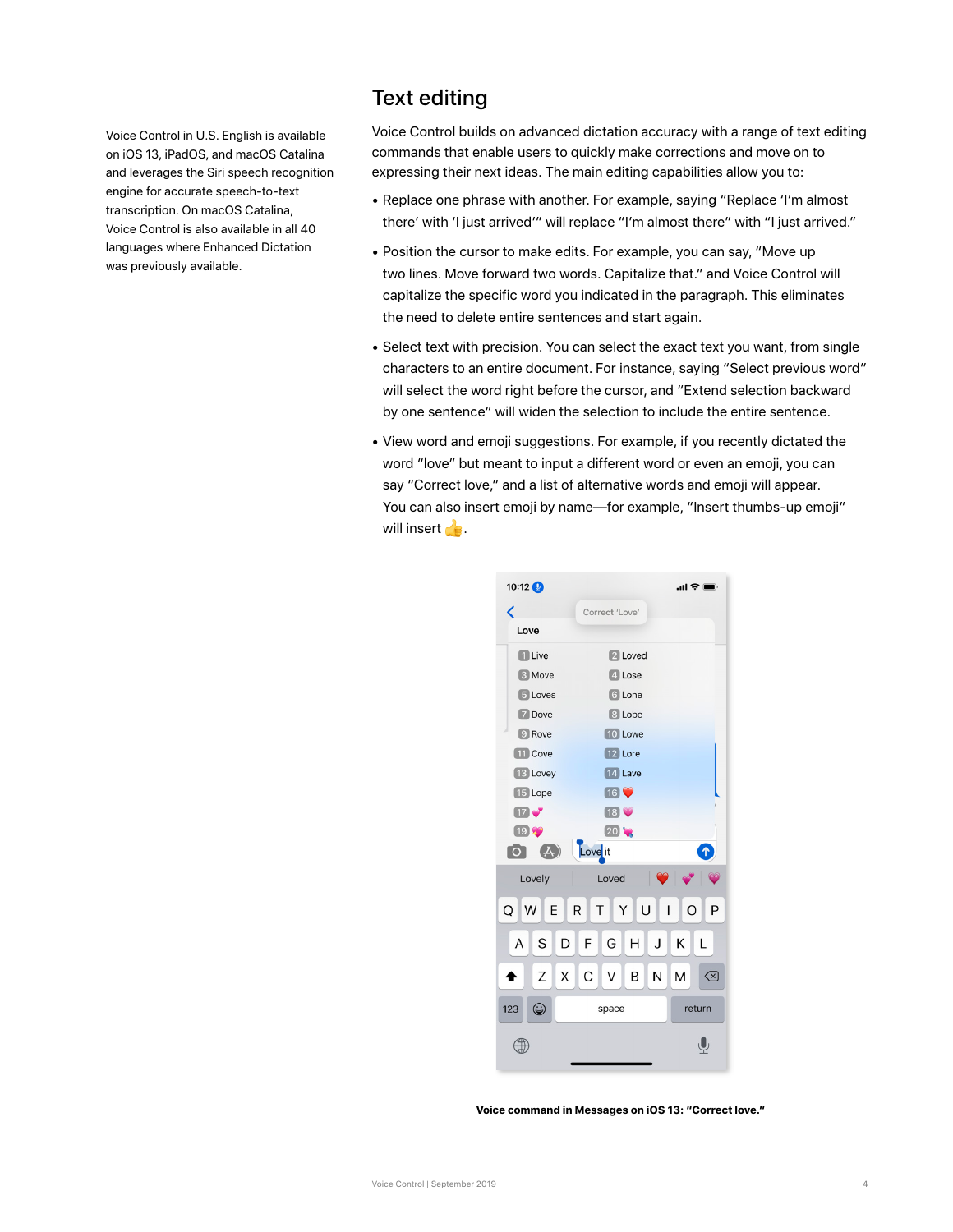### <span id="page-4-0"></span>Comprehensive navigation

Voice Control gives users with motor limitations full and comprehensive access to the user interface (UI), so they can easily traverse the screen and accomplish complex actions with their voices, from dragging onscreen items to selecting unlabeled buttons. The tools that make every corner of the UI accessible include:

- **Navigation commands.** Users can quickly interact with the system and apps through common navigation commands using their voices. For example, users can say "Open Apple Pay," "Take screenshot," "Mute sound," "Save document," "Search for <item>" in Safari, or "Scroll up or down" in Apple News.
- **Item Numbers.** In situations where users don't have navigation commands, they can use a number overlay. Saying "Show numbers" assigns numbers to all clickable or tappable onscreen items, and users can then say a number to select the item they want. Item Numbers automatically appear in menus and are especially useful for selecting unlabeled buttons and disambiguating between a series of unnamed elements, such as photos.



**Voice command in Photos on iOS: "Show numbers."**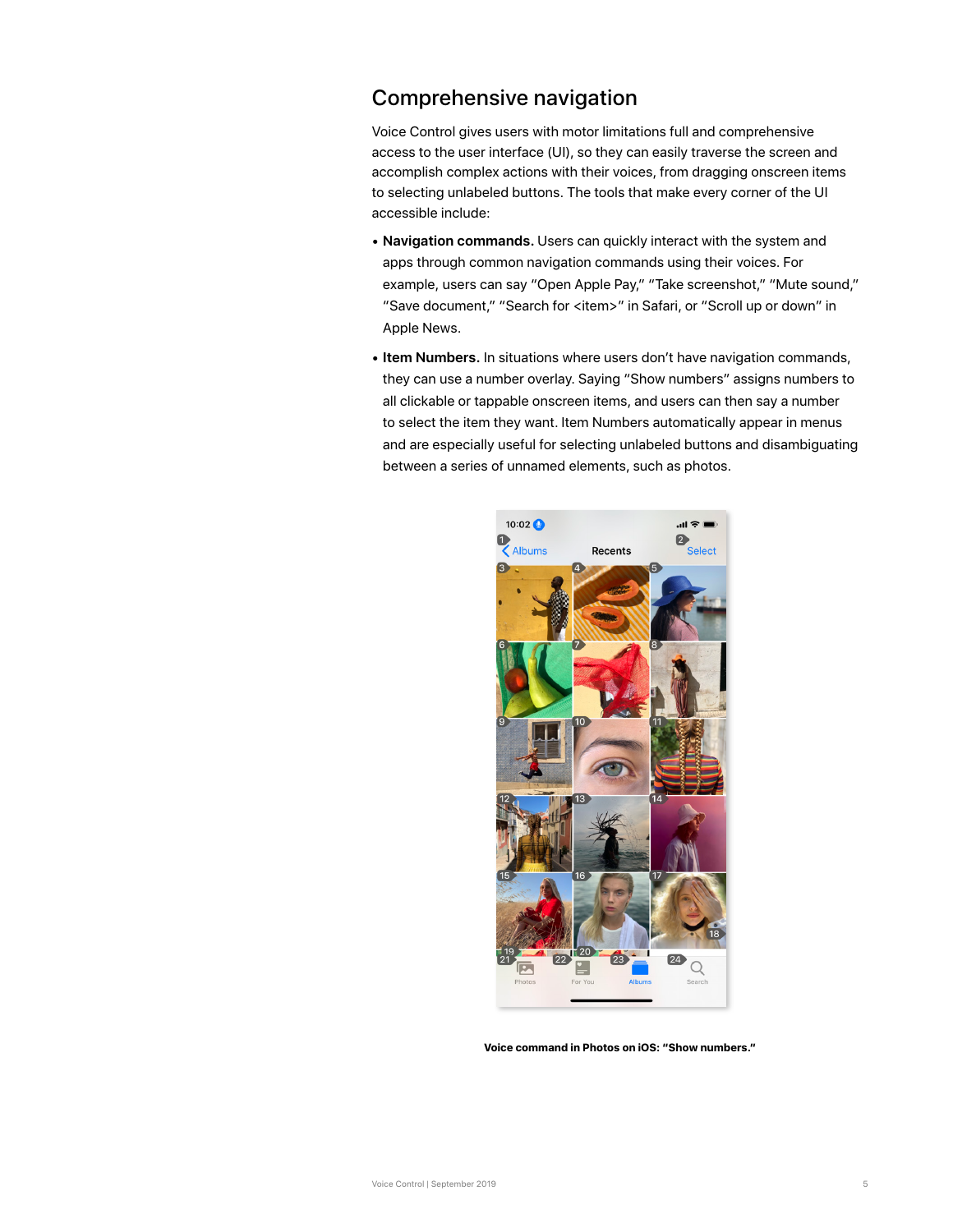• **Item Names.** On iOS and iPadOS, Voice Control has the additional benefit of showing Item Names, which place a name next to each tappable item. Users can say "Show names" to view the accessibility labels for apps, files, buttons, and links, then say the name of the item they want to interact with. Developers can tag UI elements with Item Names and Item Numbers using the standard UIKit framework for views and buttons, which means users can have the same experience in both native and third-party apps.<sup>1</sup>



**Voice command in Safari on iOS: "Show names."**

• **Numbered Grid.** For unlabeled elements that are unreachable through Item Names and Item Numbers, users can use the grid overlay. Saying "Show grid" superimposes a grid with numbers on the screen, enabling users to iteratively drill into a box on the grid and interact with the item it contains. Numbered Grid provides fine-grain control to accomplish tasks like dragging an item to an unlabeled destination or dropping a pin in an undefined Maps location. With a grid overlay, users can also interact more deeply with apps that haven't fully incorporated accessibility labels.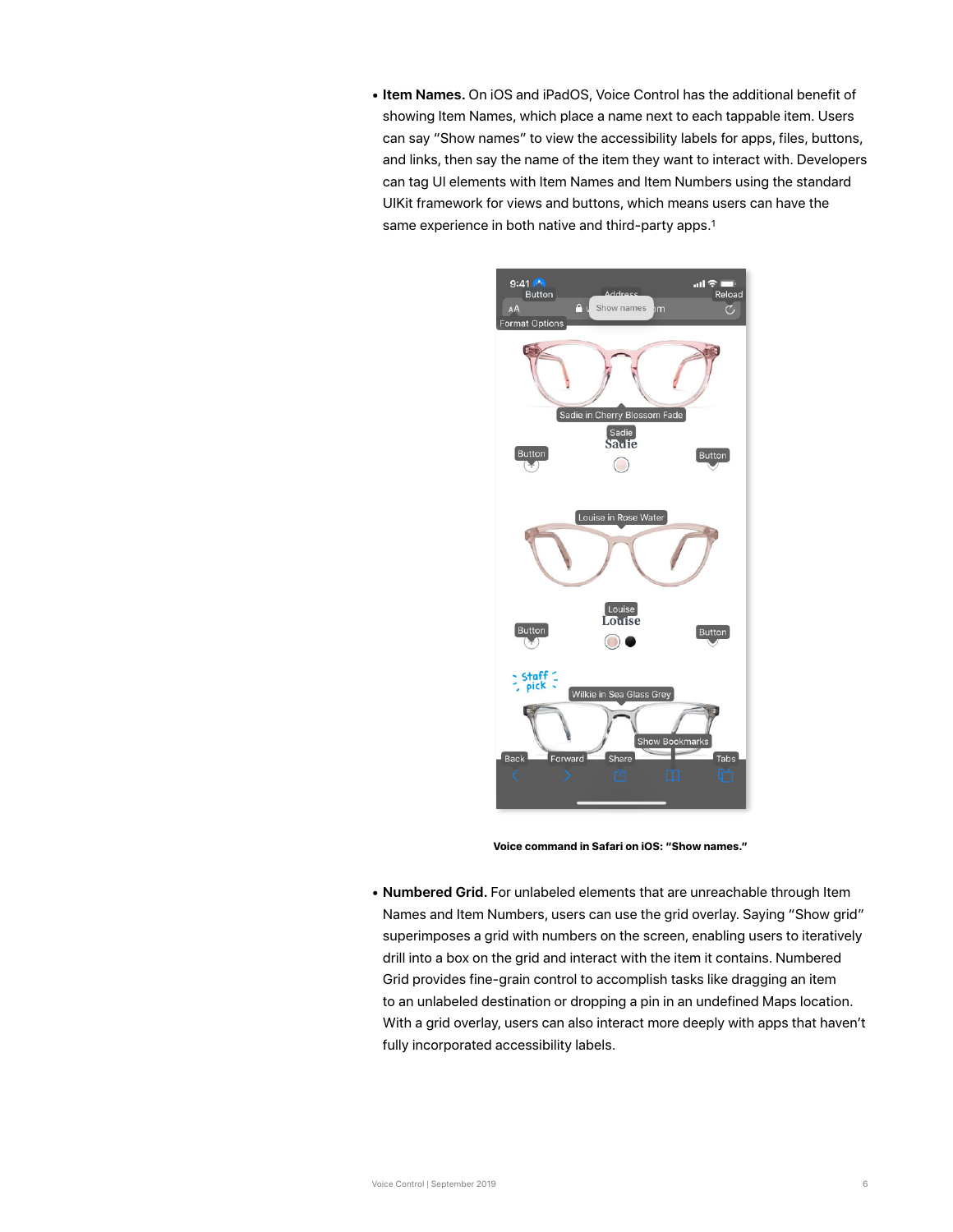<span id="page-6-0"></span>

You can find a comprehensive list of Voice Control voice gestures for iOS 13 and iPadOS in Voice Control settings. Here are some examples:

- Swipe up
- Swipe to bottom
- Two finger swipe left at 5\*
- Go home
- Double tap
- Tap and hold at 7\*
- Two finger double tap at 7\*
- Long press at 14\*
- Scroll to bottom
- Scroll to left edge
- Pan left
- Two finger pan right
- Rotate clockwise
- Rotate to portrait
- Zoom in
- Decrease zoom
- Zoom right
- Start drag at 10\*
- Drop at 20\*
- Drag from 6 to 13\*
- Cancel gesture

\*The user has the Numbered Grid or Item Numbers turned on and is referring to specific numbers to move items across the screen.

**Voice command in Maps on macOS: "Show grid."**

• **Recorded commands.** On iOS and iPadOS, users can record a multistep process and give it a command name. For example, a user who frequently watches soccer on the Apple TV app could create a recorded command to quickly view what games are on. The user would begin by saying, "Start recording commands," then speak each step: "Open TV. Tap Sports. Scroll to bottom. Tap Soccer." Then the user would say, "Stop recording commands." A prompt would appear asking the user to name the new command—for example, "Browse soccer games." From then on, if the user says, "Browse soccer games," the Apple TV app will automatically launch a view that shows live and upcoming soccer games.

### Voice gestures

On iPhone and iPad, Voice Control enables users to perform Multi-Touch gestures like tap, double tap, and scroll up or down with their voices to fully navigate the operating system without touching their devices. Users can also record Custom Gestures. For example, an avid gamer could create commands to jump, swipe, or tap specific areas onscreen. After saying, "Create new command" in Voice Control settings, the user would say "Action," then "Run Custom Gesture" to open a recording screen. The user could keep the Numbered Grid on while saying "Drag <number> to <number>" to create a jumping gesture, then say "Tap stop." After naming the gesture—for example, "Jump up"—the user can say this name to enact the gesture while playing the game.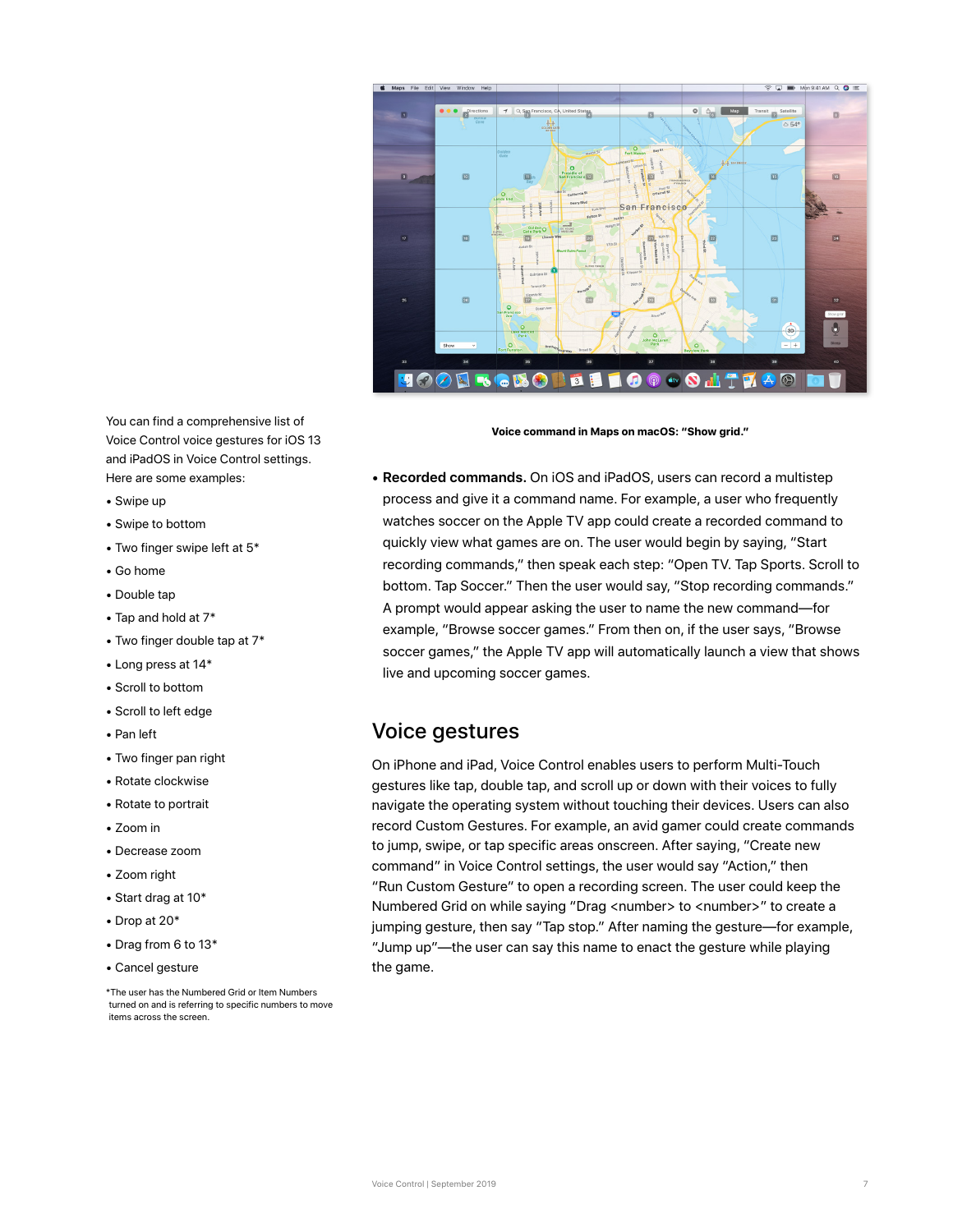### <span id="page-7-0"></span>Attention awareness

On iPhone and iPad models with the TrueDepth camera, Voice Control intelligently activates and deactivates depending on where the user is looking. The TrueDepth camera projects and analyzes over 30,000 invisible dots to create a depth map of the user's face and also captures an infrared image of the face. In addition to being used for Face ID, this data is also used to create the Attention Aware function, which recognizes when users' eyes are open and their attention is directed toward the device. With Attention Aware turned on in Voice Control settings, Voice Control goes to sleep when users look away from the camera and wakes up when users look toward the camera, enabling them to easily move between interacting with their devices and with people around them.2

### On-device processing for privacy

Apple believes that privacy should be equally accessible to all users, however they interact with their devices. By leveraging the processing power of Apple's A-series chips on iPhone and iPad and the unique silicon architecture of Mac, Voice Control audio processing happens on-device while maintaining fast performance. This keeps the words you use to control your devices private, from the messages you dictate and the news stories you tap to the websites you scroll through.

An additional benefit of on-device processing is that Voice Control will always function. Even if you're out of cellular range or Wi-Fi is down, you have complete control of your device and can continue engaging in locally based activities like writing, coding, editing images, and listening to downloaded content.

### Voice Control on macOS, iOS, and iPadOS

The new Voice Control on macOS Catalina, iOS 13, and iPadOS vastly expands what users can achieve with their voices, from reaching the furthest corners of the UI to engaging in apps more deeply than ever before. The cross-platform availability of Voice Control provides a consistent experience across Mac, iPhone, and iPad, and on-device processing enables users to always have access to their devices. For users with motor limitations, this powerful built-in tool transforms how they work, play, create, and connect on Apple devices.

### **What's the difference between Voice Control and Siri?**

Voice Control lets users control the entire device with spoken commands and specialized tools, while Siri is an intelligent assistant that lets users ask for information and complete everyday tasks using natural language. Voice Control offers comprehensive capabilities such as voice gestures, name and number labels, grid overlays, text editing commands, and deep customization, while Siri assists with setting reminders, making appointments, looking up directions, and learning game scores.